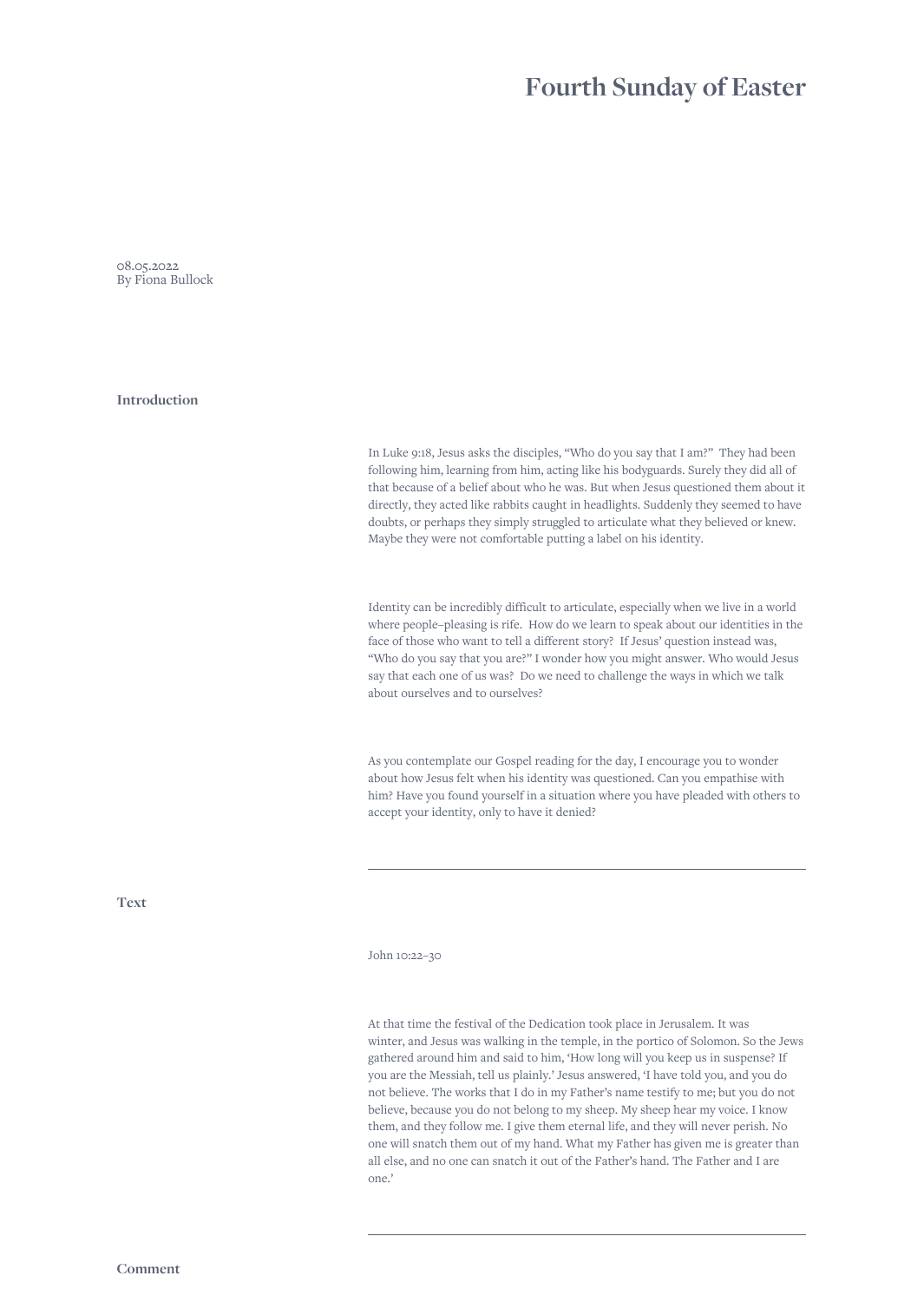In this text, Jesus is confronted by people who ask him about his identity, but do not accept his answer. As I meditated on the text, I reflected upon a recent experience of talking about my own identity and how uncomfortable that had made me. As I questioned why, it made me wonder if resting in God and hearing his affirmations could strengthen our sense of identity and our ability to speak of it when faced with conflicting voices.

Having been asked to speak on the theme of 'Lights and Bushels,' I tried to work out what more I could say about not hiding one's light under a bushel. Someone suggested that I should talk about myself. Despite my discomfort, I decided that I should not hide my light under a bushel, but I certainly did not want to show any kind of pride in my achievements, probably due to my upbringing as a Scottish Presbyterian. This talk was going to be boring at best, downright depressing at worst. Then a word of Scripture came to me. The Psalmist wrote, "I praise you because I am fearfully and wonderfully made" (Psalm 139:14). I realised that if I could accept that I am a precious child of God, then I could begin to celebrate my achievements and experiences by setting them within the context of who I really am. As I continued my preparation, my soul wanted to cry out to the world, "I am more than the names people call me. I am more than my job title. I am more than every single different 'hat' I put on. I am more." This process of preparing a talk was building up my confidence in talking proudly about my identity. "I am sensitive but it's one of my greatest strengths. I am strong. I am creative. I love to laugh, particularly at myself. I am intelligent. I am passionate about peace education. I am unapologetically myself, but first and foremost, I am a beloved child of God." As I contemplated my narrative, I realised that there was a deep conflict between who I am and the ways in which I feel the world wants to restrict me. There can be conflict between the narrative that others create about a person and their true narrative. There have been people across the years and places of my life, who have tried to tell me who I am or who I am not. The bullies and manipulators have tried to belittle and weaken me. I have heard the voices tell me I'm not enough, and I have heard those words in my own voice too. I have learned through experience that I cannot be who you want me to be, for "I am what I am" to quote the song. I can learn and develop, but I cannot change who I am at my core. My passions will always revolve around relationship and creativity. God made me this way and encourages me to embrace my identity. When confronted and frustrated by those who would like a different 'me,' perhaps I need to tune in to God's encouraging voice more often.

Whilst I have moments when I struggle to accept who I am, Jesus was certain of his identity. Even so, I wonder how difficult it was to live with the views of those who were expecting a different Messiah. In our reading, we join Jesus at a festival as he is questioned about his identity. I imagine the frustration he must have felt when this question was posed again. "What more can I do to prove myself to you?" I can hear Jesus say. "I have told you and you will not believe. I have shown it to you through my actions and you refute what you have seen. Others accept me for who I am and act accordingly, and even their example is denied." Did he feel like a punchbag? Was the attempt to manipulate him into believing that he was something 'less than' beginning to have an effect? Was he able to turn to the words of the Psalmist and claim them for himself, saying, "I praise you because I am fearfully and wonderfully made"? When he was consistently questioned and accused of lying about his identity, I wonder whose voice he heard responding to the question, "Who do you say that I am?"

I believe he sought his Father's voice. We know that Jesus often took himself away from the crowds and the disciples to pray. He removed himself from the harmful words and dissenting voices, and took time to listen to God's voice reassuring him that he was exactly who he was meant to be. In those quiet places, he could focus on what he was rather than what he was not. He could revel in God's creation, his very self, without fear of rejection or hostility. In God's presence, with a chance to simply be, he was refreshed and this enabled him to return to the painful, passionate work to which he was called.